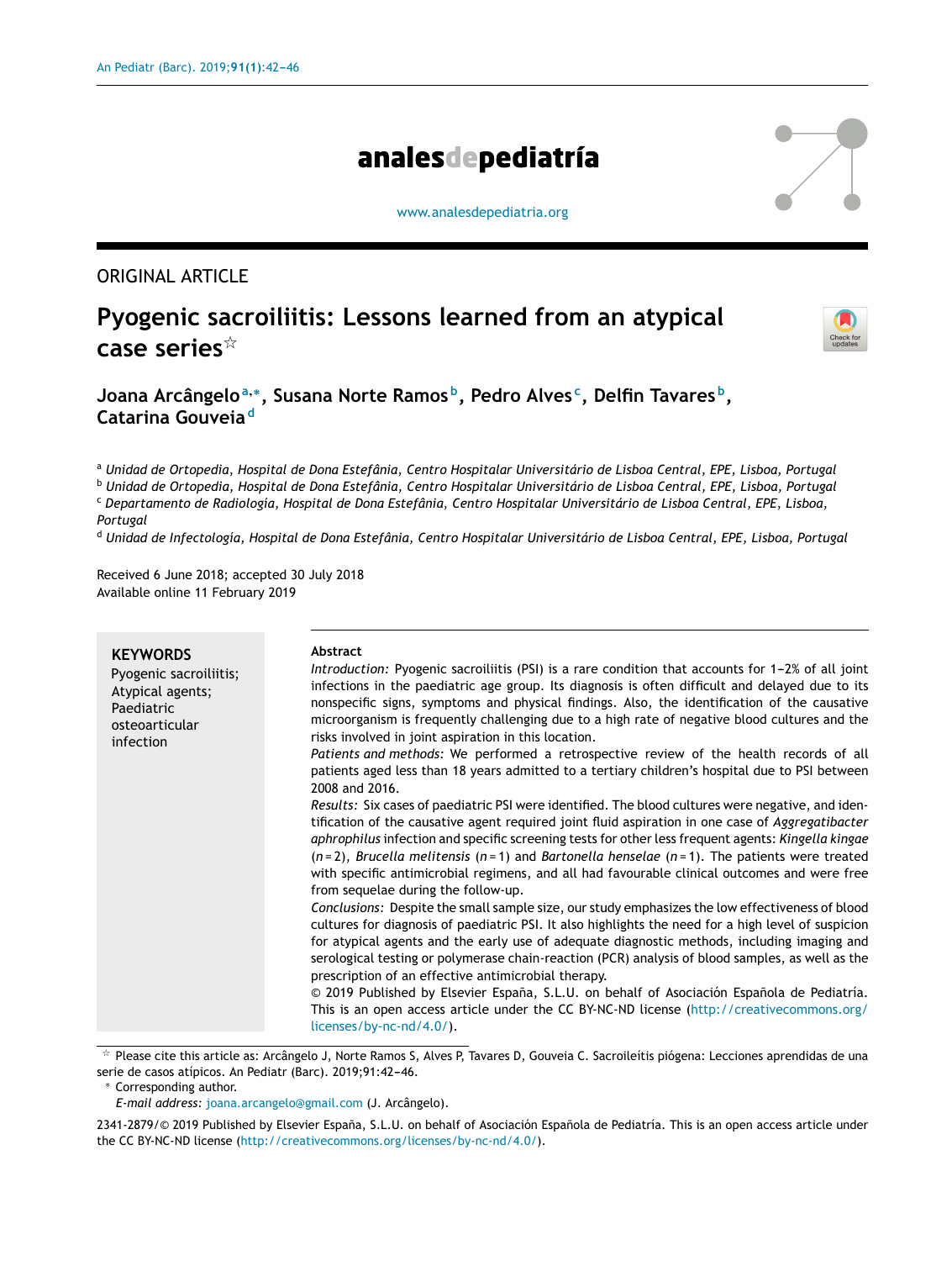**PALABRAS CLAVE** Sacroileítis piógena; Agentes atípicos; Infección osteoarticular pediátrica

#### **Sacroileítis piógena: Lecciones aprendidas de una serie de casos atípicos**

#### **Resumen**

*Introducción:* La sacroileítis piógena (SIP) es una entidad infrecuente que representa del 1 al 2% del total de las infecciones articulares en la edad pediátrica. Su diagnóstico a menudo se complica y retrasa debido a la inespecificidad de sus síntomas, signos y exploración física. Además, la identificación microbiológica puede resultar difícil debido a la alta proporción de hemocultivos negativos y los riesgos implicados en la aspiración de líquido articular en esta localización.

*Pacientes y métodos:* Revisión retrospectiva de las historias clínicas de todos los pacientes menores de 18 años ingresados en un hospital infantil terciario con SIP en el período 2008-2016. Resultados: Se identificaron 6 casos de SIP en niños. Los hemocultivos fueron negativos, y la identificación del agente etiológico requirió aspiración de líquido sinovial en un paciente con infección por *Aggregatibacter aphrophilus* y pruebas específicas para la detección de agentes menos frecuentes en los pacientes restantes: *Kingella kingae* (n = 2), *Brucella melitensis* (n = 1) y *Bartonella henselae* (n = 1). Los pacientes recibieron regímenes de antibioterapia específica, y todos presentaron una evolución favorable y libre de secuelas durante el seguimiento.

Conclusiones: A pesar del reducido tamaño muestral, nuestro estudio puso de relieve la baja efectividad del hemocultivo en el diagnóstico de la SIP pediátrica. También evidenció la necesidad de mantener un elevado índice de sospecha de los agentes atípicos y de emplear precozmente métodos diagnósticos apropiados, como las pruebas de imagen y la reacción en cadena de la polimerasa (PCR) en muestras de sangre, así como la prescripción de antibioterapia efectiva.

© 2019 Publicado por Elsevier España, S.L.U. en nombre de Asociación Española de Pediatría. Este es un artículo Open Access bajo la licencia CC BY-NC-ND ([http://creativecommons.org/](http://creativecommons.org/licenses/by-nc-nd/4.0/) [licenses/by-nc-nd/4.0/](http://creativecommons.org/licenses/by-nc-nd/4.0/)).

### **Introduction**

Pyogenic sacroiliitis (PSI) is a rare condition that accounts for 1-2% of all joint infections in the paediatric age group.<sup>1-4</sup> Its diagnosis may be difficult due to its nonspecific signs, symptoms and physical findings, often resembling other causes of back pain. At the time of admission, the dis-ease is initially not suspected in [5](#page-4-0)0% of patients, $5$  and this delay in diagnosis can result in increased morbidity and longterm disability. Pyogenic sacroiliitis commonly presents with fever and a limp with poorly localised pain and normal range of motion of the hip.<sup>[5,6](#page-4-0)</sup> The most sensitive clinical sign is the FABER test: pain is caused or exacerbated at the sacroiliac joint when positioning the contralateral hip in flexion (F), abduction (AB), and external rotation (ER).<sup>[7](#page-4-0)</sup> Magnetic resonance imaging (MRI) has improved sensitivity in the diagnosis of PSI and is now considered the gold standard for the early diagnosis of sacroiliitis and osteoarticular infections in general.<sup>[5,6](#page-4-0)</sup> The laboratory findings are unspecific, and positive blood cultures, osteoarticular fluid aspiration or biopsy are still considered essential for identifying the causative microorganisms.[8](#page-4-0) Historically, *Staphylococcus aureus* has been the most frequently identified aetiological agent .[3,5](#page-4-0) However, there has been increasing evidence that *Kingella kingae* is an important cause of PSI in children aged 6 months to 4 years. $6,9$  Identification of the causative agent is important, as an appropriate antibiotic regimen usually provides rapid resolution of symptoms and healing without the need to resort to invasive procedures.

Our aim was to characterise the epidemiological, diagnostic and clinical profile of patients with PSI admitted to our tertiary care children's hospital.

### **Patients and methods**

We performed a retrospective review of the hospital health records of all patients aged less than 18 years admitted to our tertiary care children's hospital in Lisbon, Portugal, with a diagnosis of PSI (ICD-9 720.2) between 2008 and 2016. We also analysed demographic and predisposing factors, clinical signs and symptoms, laboratory and imaging test results, type and duration of treatment, clinical outcome and sequelae.

#### **Results**

Six patients were identified**.** The distribution by sex was homogeneous, and the mean age was 6.3 years (range, 13 months-14 years). Three were toddlers aged 12-27 months, and three were older than 7 years (range, 7-14 years). All had been healthy before the episode, and half reported recent manifestations of an acute upper respiratory infection. All patients presented with fever, limping and pain at different locations (lower limb, lumbar region and ipsilateral iliac fossa) [\(Table](#page-2-0) 1). Clinical documentation for the FABER test was available in 4 patients, all of whom had positive results. At admission, the mean leucocyte count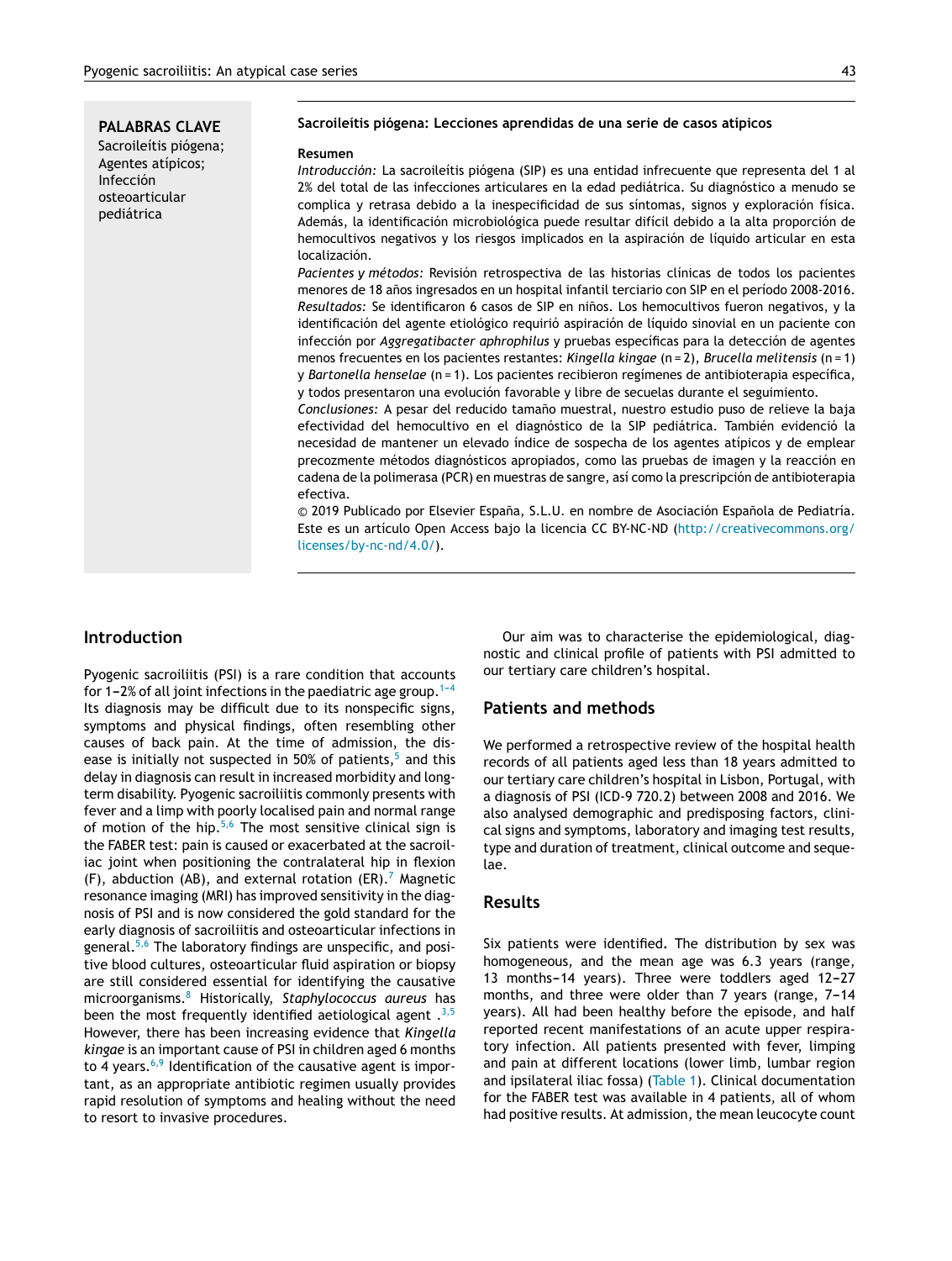| Case<br>Year           | Age                  | Sex | Predisposing<br>factor       | Time elapsed Symptoms<br>from onset to<br>admission<br>(days) |                                            | Physical<br>exam<br>(FABER test) | Leukocytes<br>$(x10^6 L^{-1})$ | CRP mg/L<br>ESR <sub>mm/h</sub><br>(at<br>admission) | Microbiology Imaging                                                | tests                                    |                         | Abscess Antibiotherapy                                                                                                           | Sequelae  | Followup        |
|------------------------|----------------------|-----|------------------------------|---------------------------------------------------------------|--------------------------------------------|----------------------------------|--------------------------------|------------------------------------------------------|---------------------------------------------------------------------|------------------------------------------|-------------------------|----------------------------------------------------------------------------------------------------------------------------------|-----------|-----------------|
| 2010                   | 12<br>yr             | M   | Contact with<br>farm animals | 240                                                           | Fever, hip<br>pain                         | $+$                              | 10,003                         | 33<br>44                                             | $BC -$<br><b>Brucella</b><br>melitensis<br>serology+                | $X-ray-$<br>Bone scan+<br>MRI+           | <b>No</b>               | Gentamicin (7d No<br>IV) + Doxycycline<br>+ Rifampicin (16<br>wks oral)                                                          |           | 24 <sub>m</sub> |
| $\overline{2}$<br>2011 | 27<br>m              | F   | <b>URTI</b>                  | 10                                                            | Fever, hip<br>pain,<br>limpness            | <b>NT</b>                        | 13,400                         | 111<br>40                                            | $BC -$                                                              | $X-ray-$<br>$CT -$<br>MRI+               | <b>No</b>               | Flucloxacillin<br>$(30d IV + 21d)$<br>oral)                                                                                      | No        | 11 <sub>m</sub> |
| 3<br>2014              | 14<br>yr             | M   | No                           | $\overline{2}$                                                | Fever,<br>back/hip/iliac<br>fossa pain     | $\overline{+}$                   | 9500                           | 93<br>11                                             | $BC -$<br>Joint<br>aspirate<br>Aggregati-<br>bacter<br>aphrophilus+ | $X-ray-$<br>$CT+$<br>MRI+                | <b>No</b>               | <b>Flucloxacillin</b><br>+ Clindamycin<br>$(14d$ IV)<br>- > Ceftriaxone<br>+ Gentamicin<br>$(21d IV) + 21d$<br>Levofloxacin oral | No        | 6 <sub>m</sub>  |
| 4<br>2015              | 26<br>m              | F   | <b>URTI</b>                  | 3                                                             | Fever, hip<br>pain,<br>limpness            | $+$                              | 17,700                         | 113<br>92                                            | $BC -$<br>Kingella<br>swab test+                                    | $X-ray-$<br>MRI+                         | Small<br>dimen-<br>sion | <b>Flucloxacillin</b><br>$(11d IV + 30d$<br>oral)<br>+ Gentamicin (7d<br>IV)                                                     | <b>No</b> | 11 <sub>m</sub> |
| 5.<br>2015             | $\overline{7}$<br>yr | F   | <b>URTI</b>                  | 15                                                            | Fever, upper +<br>and lower<br>limb pain   |                                  | 16,500                         | 102<br>47                                            | $BC -$<br><b>Bartonella</b><br>blood<br>PCR and<br>serology+        | $X-ray-$<br>$CT -$<br>Bone scan+<br>MRI+ | <b>No</b>               | Flucloxacillin (7d No<br>$IV + 3$ wks oral)<br>Clindamycin (7d<br>IV)                                                            |           | 6 <sub>m</sub>  |
| 6<br>2016              | 13<br>m              | M   | No                           | 1.5                                                           | Fever, lower NT<br>limb pain,<br>limpness, |                                  | 22,500                         | 139<br>$\mathbf{2}$                                  | $BC -$<br>Kingella<br>swab test $+$                                 | $X-ray-$<br>MRI+                         | <b>No</b>               | Cefuroxime<br>+ Clindamycin (8d<br>$IV$ ) + Cefuroxime<br>(3 wks oral)                                                           | <b>No</b> | 12 <sub>m</sub> |

<span id="page-2-0"></span>Table 1 Epidemiological and clinical data; treatment and outcome of patients with pyogenic sacroiliitis (January 2008-August 2016).

BC, blood culture; CPR, C-reactive protein; CT, computed tomography; ESR, erythrocyte sedimentation rate; IV, intravenous; F, female; M, male; MRI, magnetic resonance imaging; PCR, polymerase chain reaction; URTI, upper respiratory tract infection.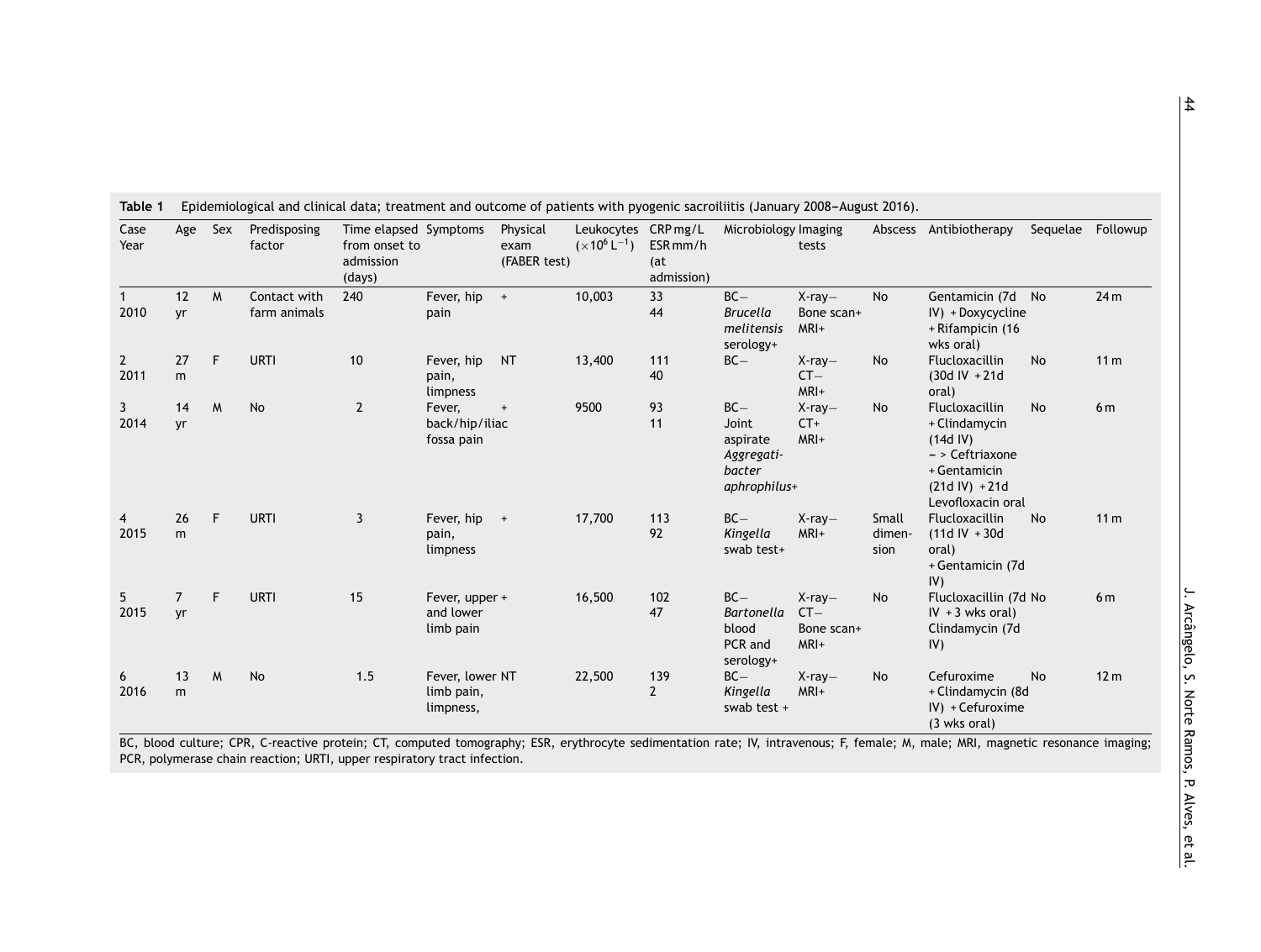was 14,933  $\mu$ L $^{-1}$  (range, 9500–22,500), the mean C-reactive protein level was  $99 \text{ mg/L}$  (range,  $33-139 \text{ mg/L}$ ), and the mean erythrocyte sedimentation rate (ESR) 39 mm/h (range, 2-92 mm/h). The results of blood cultures were negative in all patients.

The findings of pelvic X-rays were normal in all patients. A computed tomography (CT) scan was performed in 3 patients, and in one of them revealed a small subchondral sequestrum of the lower third of the sacroiliac joint that was probably secondary to a subchondral osteomyelitis foci with cortical disruption and subsequent joint involvement. Skeletal scintigraphy was performed in 2 patients, both with sacroiliac increased uptake. The findings of T2 weighted and gadolinium-enhanced T1-weighted magnetic resonance imaging were abnormal in all patients, with signal hyperintensity in the sacroiliac joint line and adjacent muscles. In one patient (case 3), the gadolinium-enhanced image also revealed a small intra-articular abscess.

When we compared children aged less than 4 years with older children, we found that they presented more often with a limp or difficulty bearing weight, received an earlier diagnosis (4.8 vs. 85.7 days), had higher mean leucocyte counts and CRP levels at admission, and had a shorter treatment duration (42 vs. 65 days). In younger infants, testing of oropharyngeal samples with PCR identified *K. kingae* in 2 patients, while no causative agent was identified in the third one ([Table](#page-2-0) 1). In the older group, different bacteria were identified in each case: *Aggregatibacter aphrophilus* (*n* = 1) by joint fluid culture, and *Bartonella henselae* (*n* = 1) and *Brucella melitensis* (*n* = 1) by enzymelinked immunoassay (ELISA). In older children, antimicrobial regimens were adjusted to target the specific aetiological agent-doxycycline plus rifampicin (16 weeks) for brucellosis and ceftriaxone followed by levofloxacin (6 weeks) for A. aphrophilus-based on susceptibility tests. For *B. henselae*, the antibiotic treatment was not adjusted because the patient exhibited complete clinical and radiological resolution on flucloxacillin and gentamicin. All patients showed a favourable clinical response and were free from sequelae during the follow-up (average, 11.7 months) ([Table](#page-2-0) 1).

#### **Discussion**

We have described six cases of sacroiliitis, which corresponded to 0.67 cases per year. This incidence is comparable to the one in a larger series published by Donzelli et al., who reported 16 cases in a review spanning of 25 years (0.64 cases/year). Also consistently with their series, we noticed a biphasic age distribution, with 3 children aged less than 4 years and 3 aged  $7-14$  years.

Due to the nonspecificity of the clinical features and laboratory findings of PSI, it is important to maintain a high level of suspicion for this diagnosis. Specific tests for the sacroiliac joint are frequently positive, $2-4$  but they are used unevenly in the physical examination due to the low level of suspicion.<sup>[1](#page-4-0)</sup> An increased awareness of the importance of this test in the systematic evaluation of back pain complaints, especially in older children, could contribute to an earlier diagnosis. In very young children, however, the clinical assessment is particularly difficult and the FABER test rarely feasible, with limping and decreased weight bearing being the most frequent nonspecific complaints.<sup>[7](#page-4-0)</sup> In our series, however, the FABER test was positive in the 4 cases it was performed, including those of 2 young children.

The growing availability of MRI in recent years has improved the diagnostic process, with a reported sensitivity and specificity of 95% and [1](#page-4-0)00%, respectively.<sup>1</sup> This technique can achieve an earlier diagnosis without exposure to radiation, while offering a good visualisation of the complex anatomy of the sacroiliac joint and the ability to identify the presence of fluid in the sacroiliac joint, bone marrow oedema, soft tissue abscess and spinal involvement.<sup>[1,6](#page-4-0)</sup> Bone scintigraphy is less sensitive, especially when performed earlier in the course of disease, and cannot detect local abscesses.[3,6,10](#page-4-0)

Performing specific tests for less frequent agents was essential in the identification of the causative microorganism. The reliability on blood cultures for identification of the causative agent has been widely questioned in the literature, as positive results rates range between 27% and  $50\%.^{2,4,6,10}$  $50\%.^{2,4,6,10}$  $50\%.^{2,4,6,10}$  Culture of joint fluid aspiration samples can be considered as an alternative, but its poor diagnosis performance and the risks associated with surgery and anaesthesia preclude its indication, especially in younger children.<sup>[5,6](#page-4-0)</sup> Indeed, in our series, all blood cultures were negative and *S. aureus* was not isolated from any samples, even though it is usually the most common causative agent in all series reported  $2,4$  and also in our hospital, for other osteoarticular infections (OAIs). Surprisingly, in case 3 *A. aphrophilus* was isolated from the synovial fluid. To our knowledge, there is only one other published case of sacroiliitis caused by this bacterium, which occurred in an adult patient.<sup>[11](#page-4-0)</sup> The optimal antibiotic regimen for this aetiological agent has not been established, although based on antimicrobial susceptibility testing, our patient was treated with intravenous ceftriaxone followed by oral levofloxacin and achieved clinical improvement.

*K. kingae* has emerged as a common cause of OAIs in children aged less than 4 years.<sup>[9](#page-4-0)</sup> Specific PCR testing in oropharyngeal samples has been considered a reliable method for detection of *K. kingae* in OAIs, particularly when direct synovial fluid aspiration is unfeasible. Although we could not rule out the possibility of carriage state, it is fair to assume that this was the etiologic agent of PSI.

Sacroiliitis is the predominant form of skeletal involvement in brucellosis, with an incidence that ranges between 4.8% and 48.7% in the paediatric population.<sup>[12,13](#page-4-0)</sup> Diagnosis is difficult due to the nonspecific clinical presentation and low sensitivity of blood cultures, especially in subacute and chronic presentations, with the overall positivity rate ranging from 15% to 70% despite the use of several enhancing techniques.<sup>14-16</sup> Moreover, serological tests for brucellosis and more recently developed specific PCR assays have improved diagnosis sensitivity.<sup>[16](#page-4-0)</sup> Although this infec-tion is currently less common in Portugal,<sup>[17](#page-4-0)</sup> we have to keep it in mind, especially in rural areas, where there is contact with sheep through farming, and in insidious clinical presentations. According to most published guidelines, treatment with doxycycline plus rifampicin with gentamicin is successful.<sup>[18,19](#page-4-0)</sup>

There is evidence that *B. henselae* can be involved in the aetiology of osteomyelitis. $20,21$  In these cases, blood